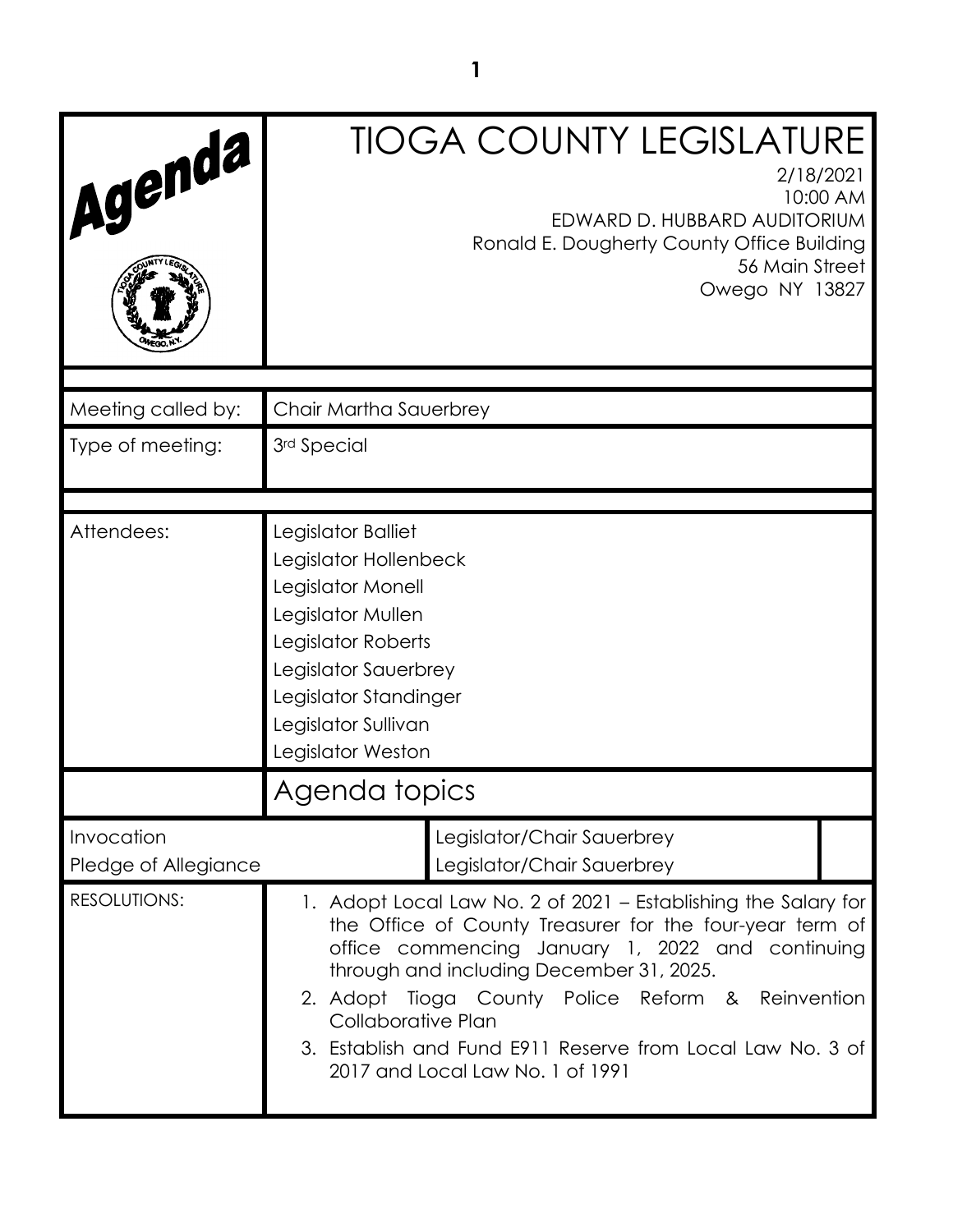| REFERRED TO:       | LEGISLATIVE WORKSESSION       |
|--------------------|-------------------------------|
| RESOLUTION NO. -21 | ADOPT LOCAL LAW NO. 2 OF 2021 |

WHEREAS: A public hearing was held on February 9, 2021, following due notice thereof to consider the adoption of Local Law Introductory No. B of 2021 of the Year 2021 A Local Law establishing the salary for the Office of County Treasurer for the four-year term of office commencing January 1, 2022 and continuing through and including December 31, 2025; and

WHEREAS: It is in the best interests of the residents of Tioga County to adopt such Local Law which will be Local Law No. 2 of 2021; therefore be it

RESOLVED: That the following Local Law be and hereby is adopted:

County of Tioga

Local Law No. 2 of the Year 2021.

A Local Law establishing the salary for the Office of County Treasurer for the four-year term of office commencing January 1, 2022 and continuing through and including December 31, 2025.

Be It Enacted by the Legislature of the County of Tioga as follows:

SECTION 1: PURPOSE

As set forth at Local Law No. 3 of 2003, the annual salary for the elected public office of County Treasurer shall not be increased during a term of office.

Accordingly, it is the purpose and intent of this Local Law to establish the salary for Office of County Treasurer for the four-year term of office commencing January 1, 2022 and continuing through and including December 31, 2025.

SECTION 2: ANNUAL SALARY

- A) The annual salary for the Office of County Treasurer for the term of office beginning January 1, 2022 and continuing through and including December 31, 2025 is hereby established as follows:
	- 1. County Treasurer \$73,087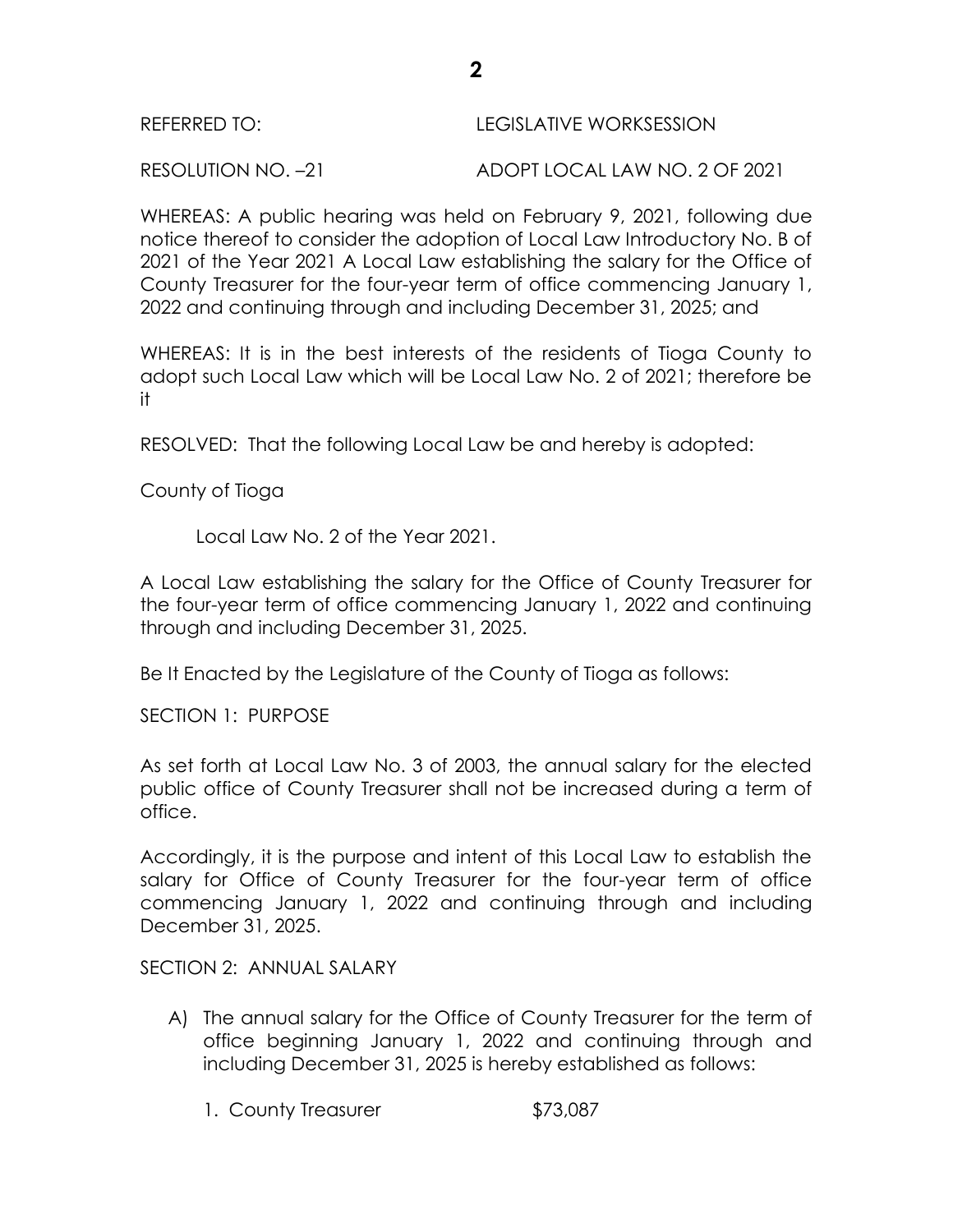SECTION 3: SEVERABILITY

If any clause, sentence, phrase, paragraph, subdivision, section, rule or part of this ordinance shall be adjudged by any Court or Agency of competent jurisdiction to be invalid, such judgment shall not affect, impair, or invalidate the remainder thereof, but shall be confined in its operation to the clause, sentence, phrase, paragraph, subdivision, section, rule or part thereof directly involved in the controversy in which such judgment shall have been rendered.

## SECTION 4: EFFECTIVE DATE

This Local law shall take effect January 1, 2022.

And be it further

RESOLVED: That the Clerk of the Legislature be and herby is directed, pursuant to Local Law No. 4 of 1992, to cause to be published in the official newspapers of the County of Tioga a synopsis of such Local Law, such synopsis to be within ten days after adoption of the Local Law; and be it further

RESOLVED: That the Clerk of the Legislature be and hereby is directed within five days after adoption of such Local Law to cause the Local Law to be filed as required by the Municipal Home Rule Law Section 27.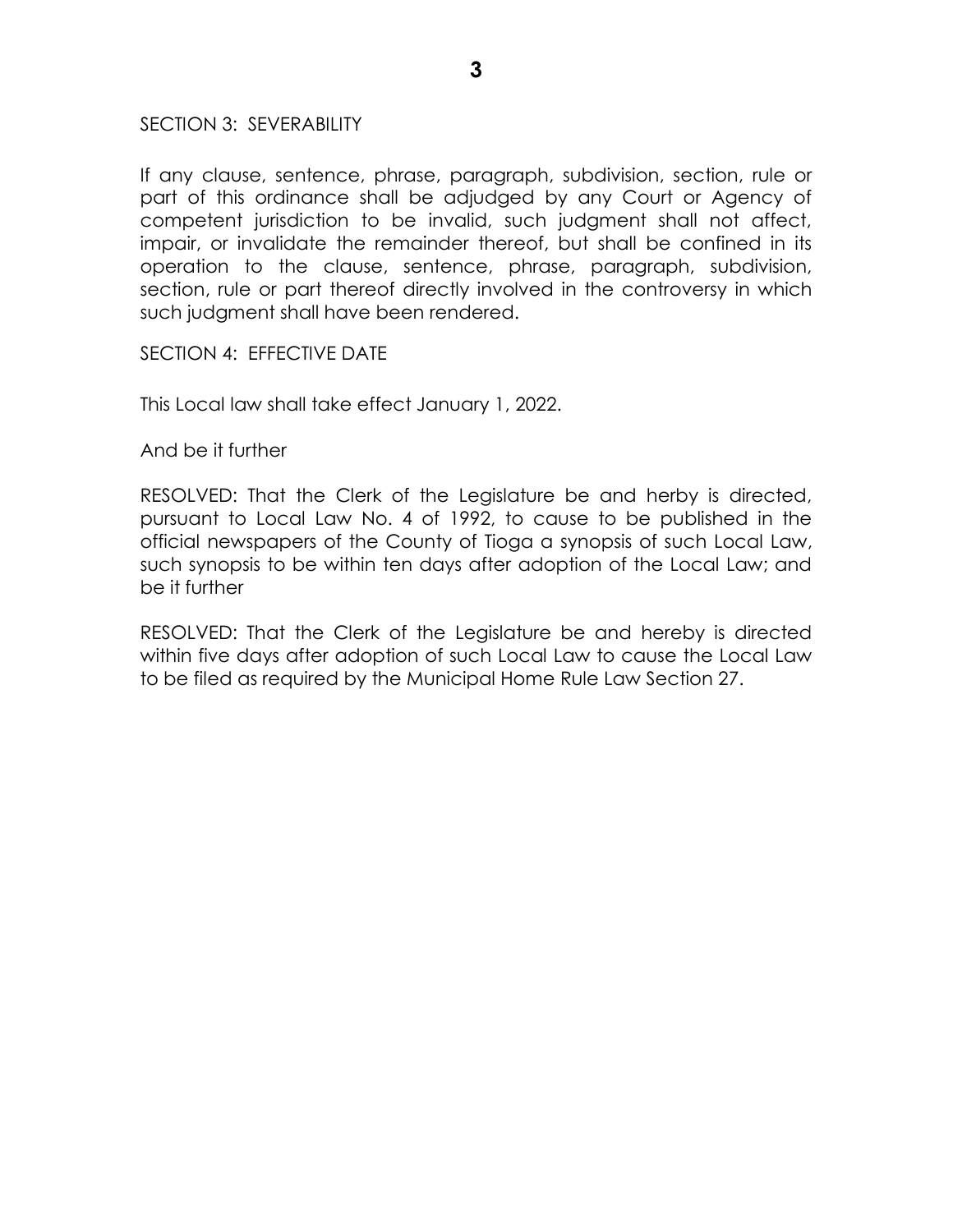## REFERRED TO: LEGISLATIVE WORKSESSION

## RESOLUTION NO. -21 ADOPT TIOGA COUNTY POLICE REFORM & REINVENTION COLLABORATIVE PLAN

WHEREAS: The Police Reform & Reinvention Collaborative was directed by Governor Cuomo's Executive Order of June 12, 2020; and

WHEREAS: All municipalities in New York State that have police forces are required to participate and submit a written plan by April 1, 2021; and

WHEREAS: If communities to fail to submit a written plan, their funding will be withheld by the NYS Department of Budget; and

WHEREAS: This process was structured, according to the guidelines provided in the New York State Police Reform and Reinvention Collaborative, requiring community input and participation, along with an assessment of policing policies; and

WHEREAS: Tioga County understands that maintaining public safety is extremely important and is one of the essential roles of government. In order to achieve that goal, there must be mutual trust and respect between police and the communities they serve; and

WHEREAS: Tioga County has followed the guidelines of the Police Reform & Reinvention Collaborative in the following ways:

- Reviewed the needs of the community served by the Tioga County Sheriff's Office and evaluated the Department's current policies and practices.
- Established and evaluated policies that allow police to safely perform their duties.
- Involved the entire community in the discussion by way of a public survey distributed on November 23, 2020 and hosted a communitywide conversation on January 27, 2021.
- Comments and recommendations were received from the public.

And

WHEREAS: The Tioga County Legislature has read, reviewed, and agreed with the information presented in the Plan; therefore be it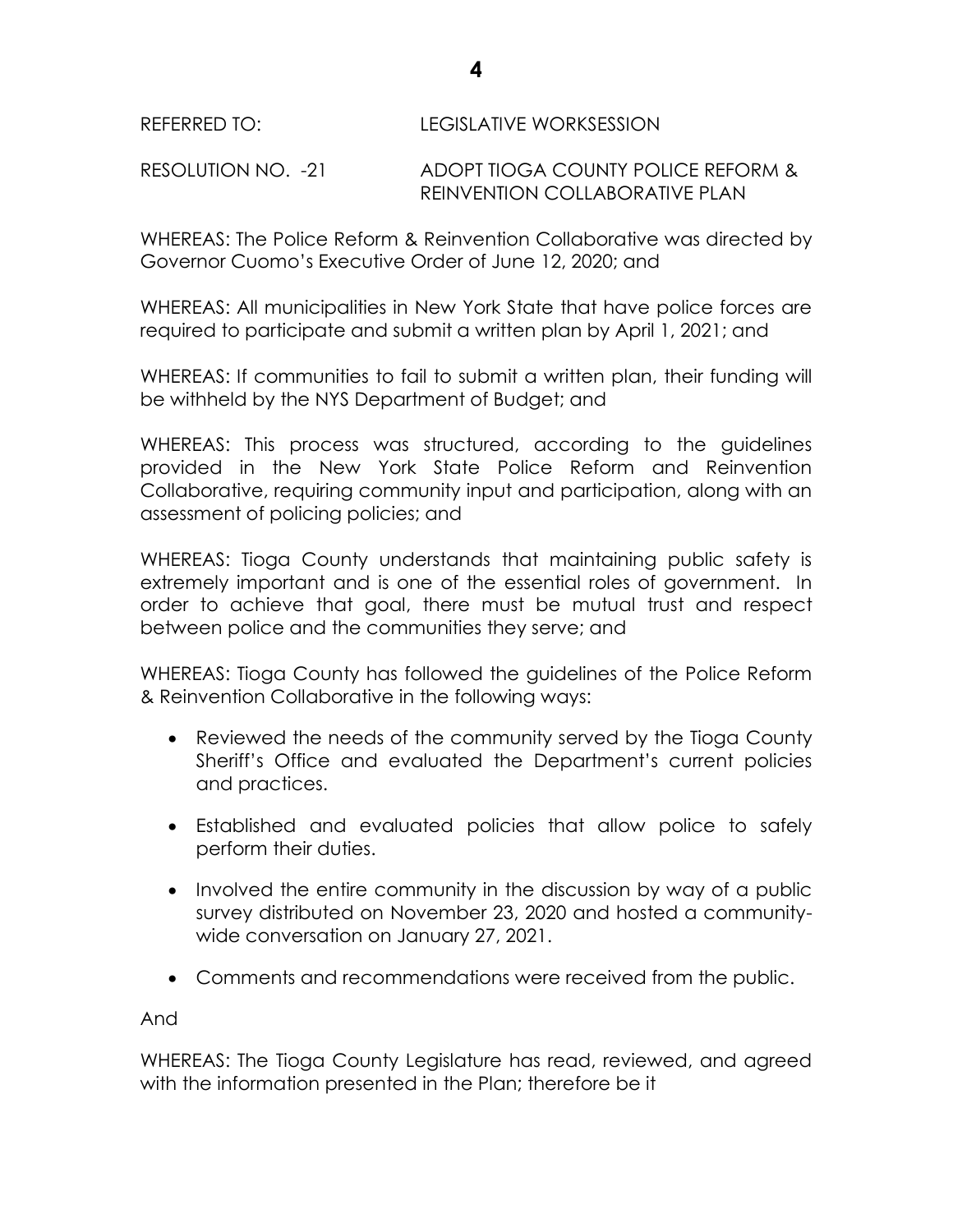RESOLVED: That the Tioga County Legislature accepts and adopts the Tioga County Sheriff Police Reform & Reinvention Collaborative Plan; and be it further

RESOLVED: That the Tioga County Legislature, upon adoption of this resolution, will send the Tioga County Sheriff Police Reform & Reinvention Collaborative Plan to the New York State Department of Budget by the established deadline for full compliance.